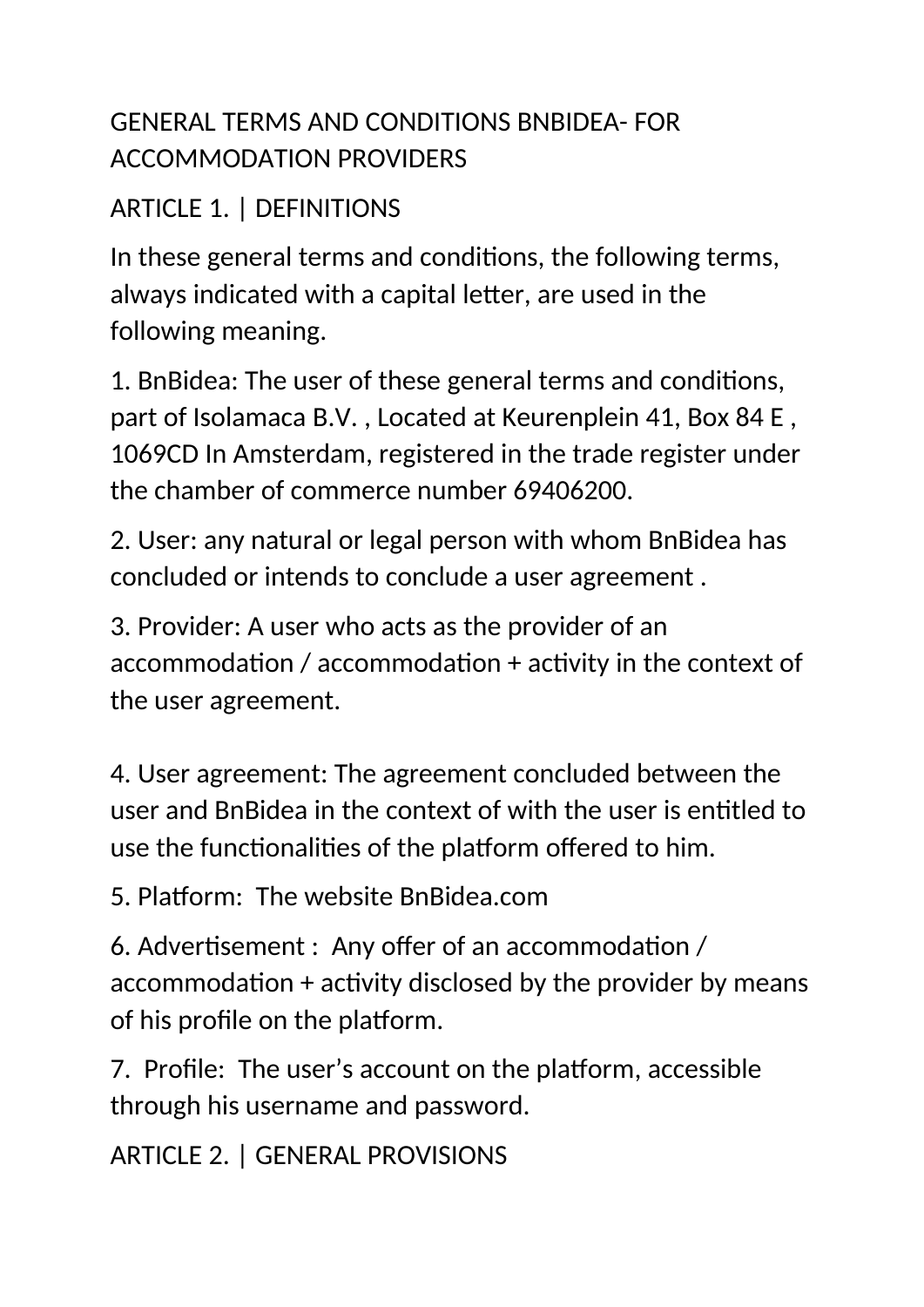1. These general terms and conditions apply to every offer from BnBidea addressed to the User to enter into a User Agreement and every User Agreement that has been concluded as such.

2. Before the User can use the Platform, registration is required in accordance with the provisions of Article 3.

3. Before the User Agreement is concluded, the text of these general terms and conditions will be made available to the User in such a way that these terms and conditions can be stored on a durable medium.

4. Annulment or invalidity of one or more of the provisions of these general terms and conditions or the User Agreement as such, does not affect the validity of the other provisions. In such a case, the parties are obliged to enter into mutual consultation in order to make an alternative arrangement with regard to the affected clause. In doing so, the purpose and purport of the original provision will be taken into account as much as possible.

ARTICLE 3. | ABOUT THE PLATFORM, REGISTRATION & CORE OF THE USE AGREEMENT

1. The use of the Platform is offered to providers of accommodations (Providers) .

2. Providers make use of the Platform by publishing Advertisements, exclusively with a tourist character.

3. For the conclusion of the User Agreement it is required that the User registers on the Platform. The User must provide all mandatory information requested during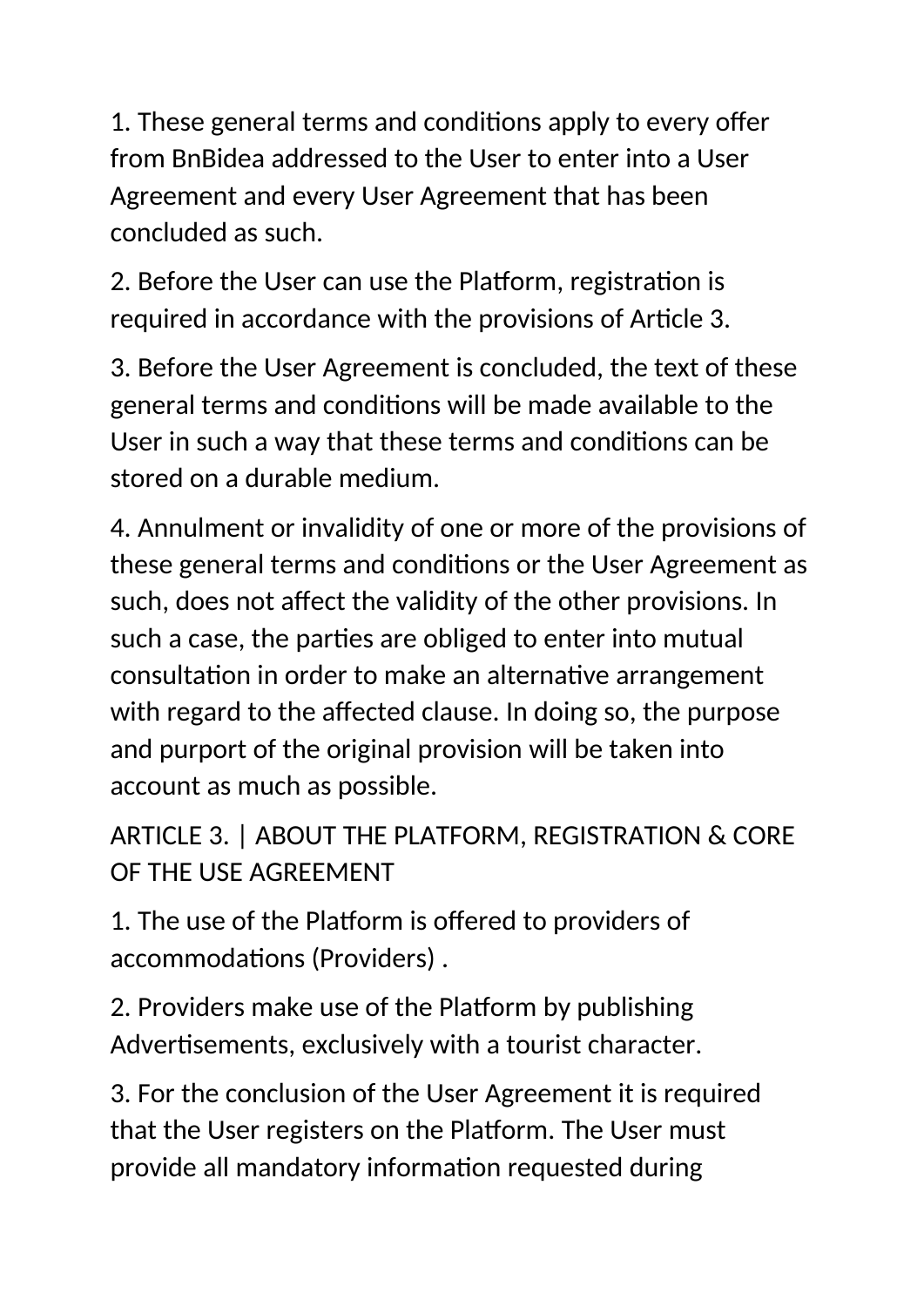registration completely and truthfully. The User guarantees the correctness and completeness of the data provided by him during registration. BnBidea is never liable for damage that arises because it has relied on incorrect or incomplete information provided by the User.

4. After completing the registration procedure on the Platform and approval thereof by BnBidea, the User will receive an e-mail confirming the registration, at which time the User Agreement has been concluded.

5. BnBidea commits itself exclusively to the exploitation of the Platform, which only provides opportunities to disclose content. BnBidea is not a party to (the realization of) any agreements between the Provider and visitors to the Platform as a result of the Provider's offer in Advertisements. Visitors to the Platform who (possibly) wish to make use of the offer in an Advertisement, submit a request to that effect through the Platform, which request is then notified to the Provider. BnBidea is and can never be involved in the settlement of such a request. The Provider concludes any agreements between him and visitors to the Platform entirely at his own expense and risk.

6. BnBidea can never guarantee that through the use of the Platform by the Provider, agreements will actually be concluded between the Provider and visitors to the Platform.

7. BnBidea reserves the right to check the content of the promotional content or advertisements placed by the User before publishing them on the Platform. If promotional content or an Advertisement of the User is in conflict with the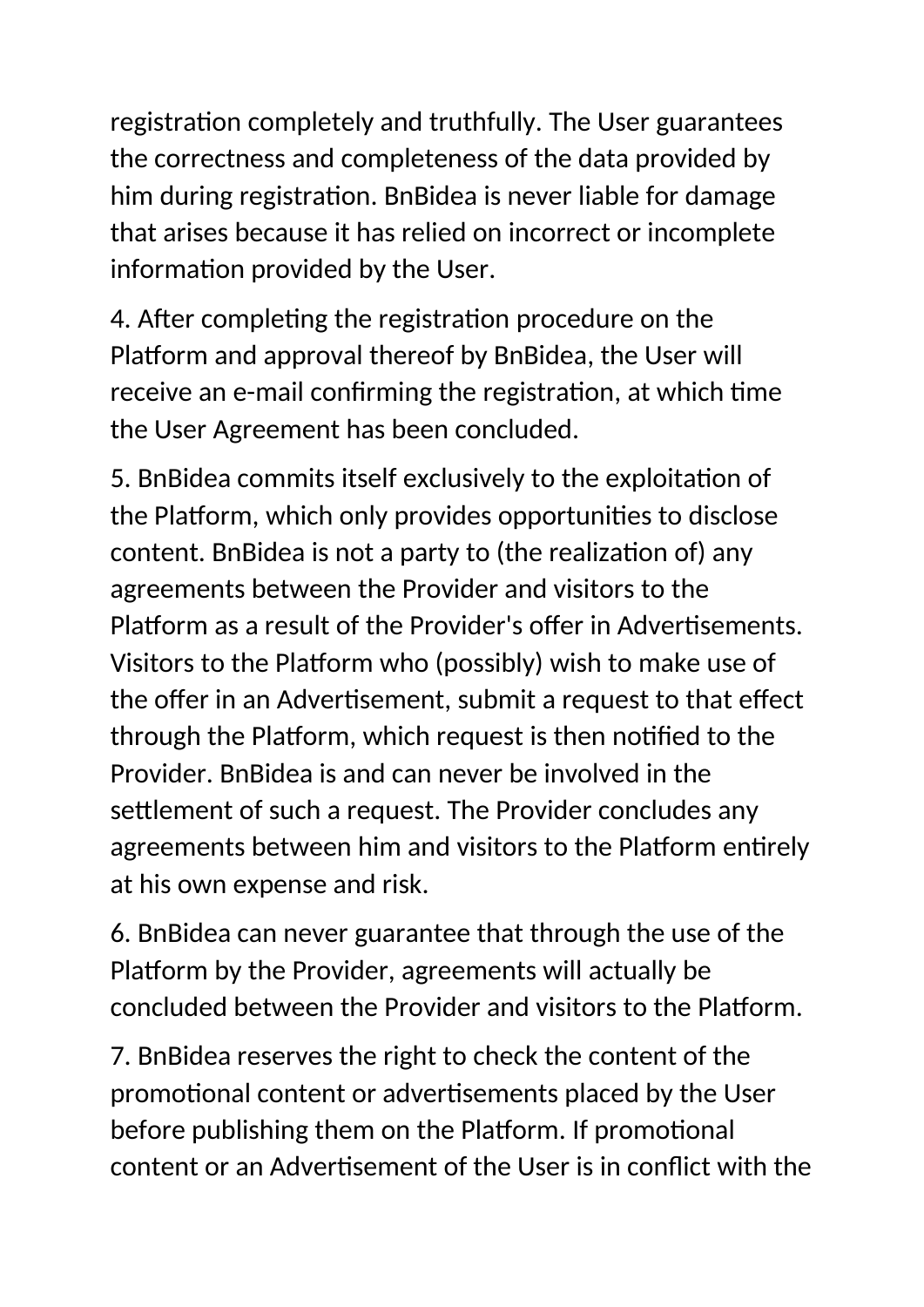provisions of these general terms and conditions, BnBidea is entitled to refuse the content or Advertisement. The User is, even if BnBidea has approved the content or Advertisement, fully responsible for the content of the content or Advertisement. BnBidea is not obliged to ascertain the content of the placed promotional content or Advertisements and the correctness, completeness, reliability and legality of the data of whatever nature stated by the User through promotional content and in Advertisements. The User indemnifies BnBidea against all claims from third parties, including visitors to the Platform in particular.

#### ARTICLE 4. | DURATION OF THE USE AGREEMENT

1. The User Agreement with a Provider is entered into for a period of 12 months, or otherwise indicated, and ends, without prejudice to the provisions of the following paragraphs of this article, after this term has expired by operation of law. The Provider and BnBidea can expressly renew the User Agreement for another 12 months, or otherwise indicated.

2. If a User Agreement is re-established by the User after it has already been terminated, it is possible that the User's Profile, including the content or Advertisements stored under it, has been preserved so that it is related to the new User agreement can be used again immediately. However, the User cannot derive any rights from the foregoing and, after termination of the User Agreement, BnBidea has no retention obligation towards the User with regard to any content originating from the User.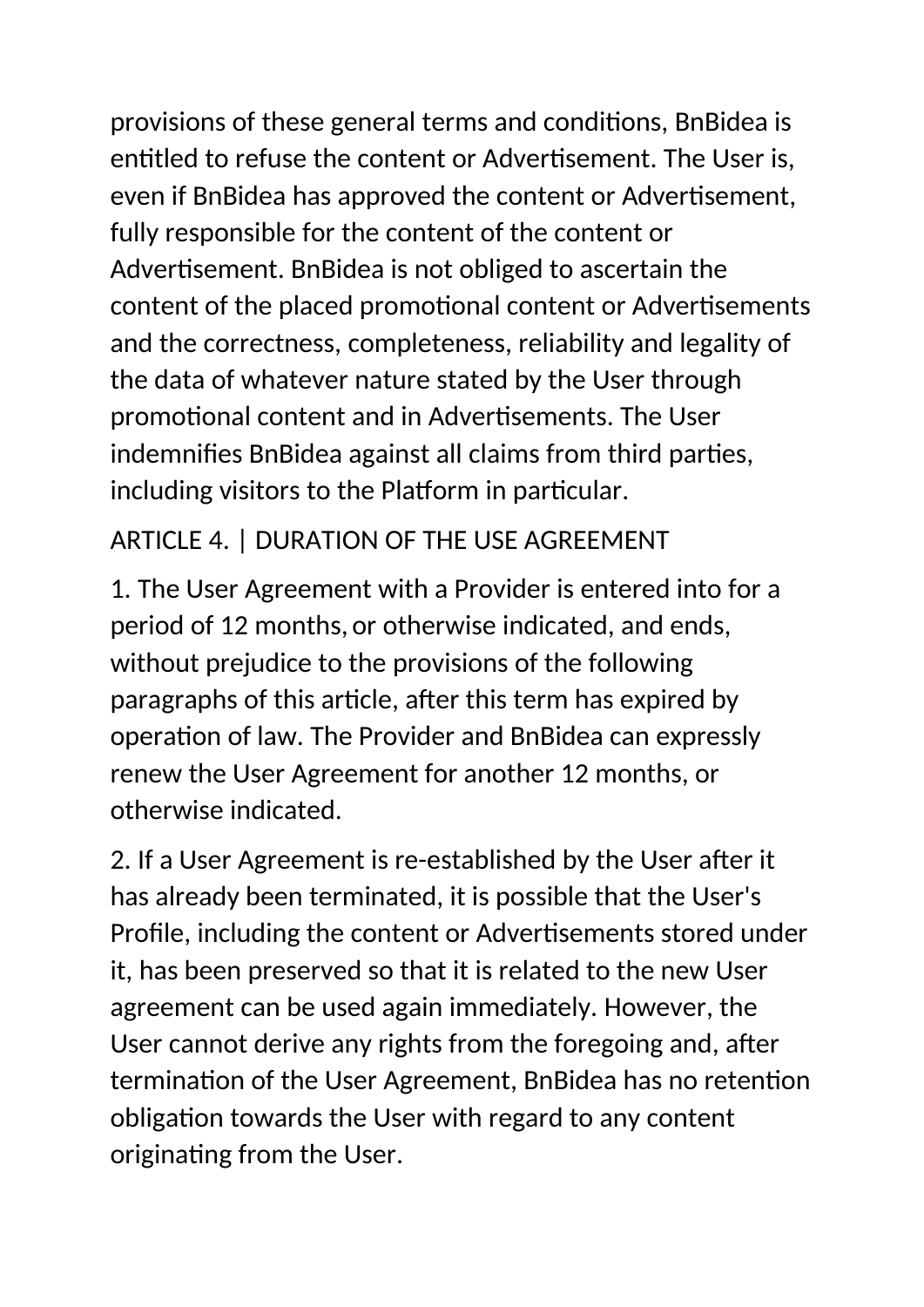3. If, as a result of force majeure or unforeseen circumstances, BnBidea is forced to cease the operation of the Platform and no transfer as referred to in Article 11.1 takes place, BnBidea is entitled to do so without being liable to the User for any disadvantage. for the User, on the understanding that in that case the Provider will be entitled to a refund of the payment made by him if the exploitation of the Platform ends within 12 months after the conclusion of the User Agreement in the context of which the Provider has made a payment. , in proportion to the duration of the User Agreement not enjoyed due to the termination of the exploitation of the Platform by the Provider,

ARTICLE 5. | RIGHT OF DISSOLUTION FOR CONSUMER USERS

1. If the Provider is a natural person, not acting in the exercise of a profession or business (hereinafter: "Consumer"), the Consumer has the legal right to dissolve the User Agreement within 14 days after its conclusion without giving reasons.

2. The implementation of the User Agreement by BnBidea within the reflection period as referred to in the previous paragraph, takes place exclusively at the explicit request of the Consumer.

3. When exercising the right of dissolution after a request as referred to in the previous paragraph, the Consumer owes BnBidea an amount that is proportional to that part of the User Agreement that was complied with by BnBidea at the time of exercising the right of dissolution. , compared to full compliance with the User Agreement. The proportional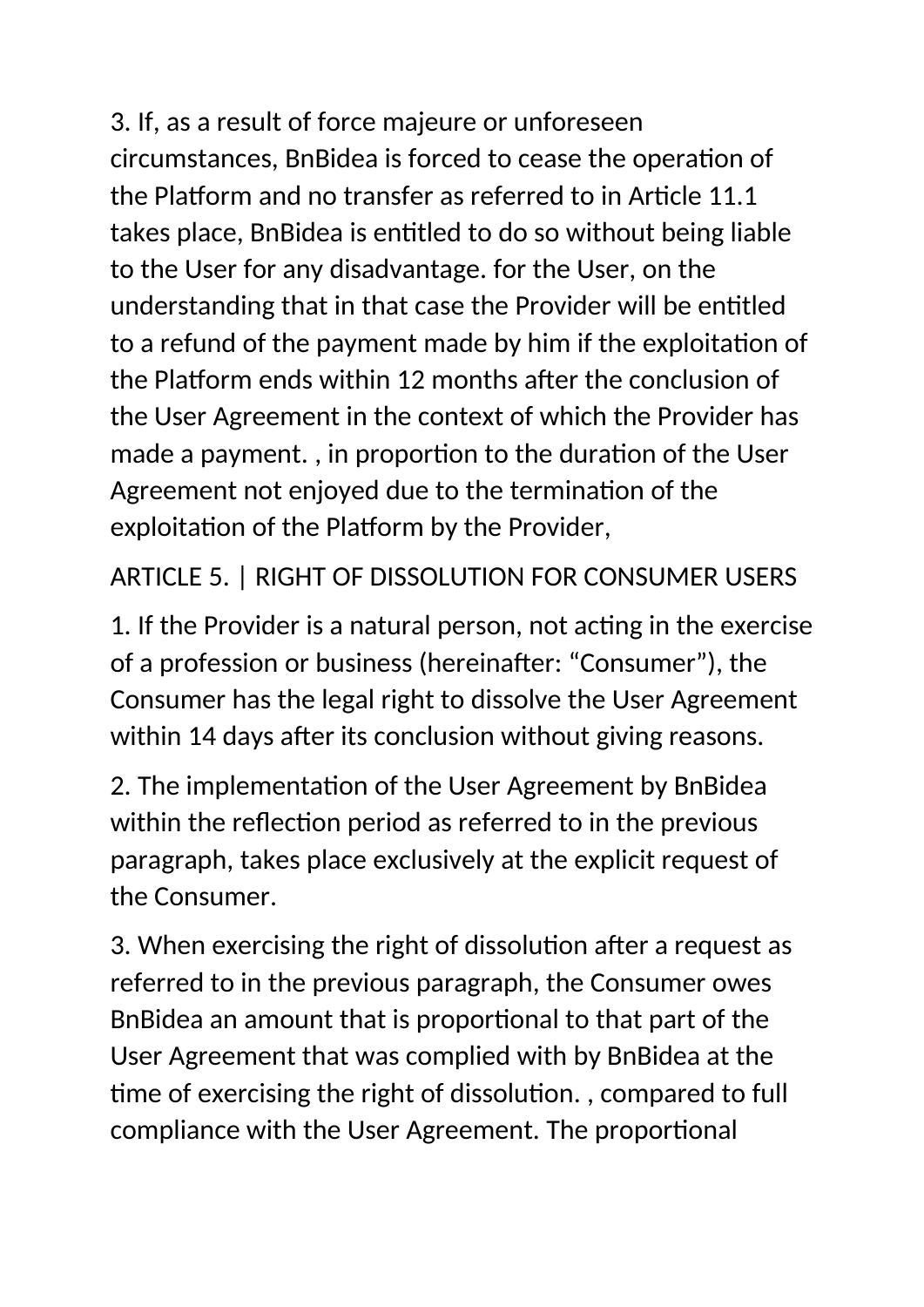amount that the Consumer owes to BnBidea is calculated on the basis of the total price as expressly agreed.

4. The Consumer can exercise his right of withdrawal by submitting a request to BnBidea by e-mail or by using the model withdrawal form offered by BnBidea. As soon as BnBidea has been informed of the Consumer's intention to terminate the User Agreement, BnBidea will confirm the termination by e-mail as soon as possible.

5. BnBidea will refund the payment already received from the Consumer, minus the amount as referred to in paragraph 3, to the Consumer as soon as possible, but no later than 14 days after dissolution of the User Agreement, using the same payment method as used by the Consumer. payment to BnBidea.

# ARTICLE 6. | OBLIGATIONS OF THE USER

1. The login details provided by BnBidea for access to the Platform must be kept strictly confidential by the User. All actions performed under the User's Profile are attributed to the registered User.

2. Behavior that qualifies as abuse is strictly prohibited. Misuse is not exhaustively understood to mean: the deliberate entry of incorrect and misleading information through the Platform, the infringement of BnBidea's software and technical systems and the deliberate cause of malfunctions or defects with regard to the Platform.

3. The User is prohibited from using the Platform for unlawful acts, for acts that are contrary to the generally applicable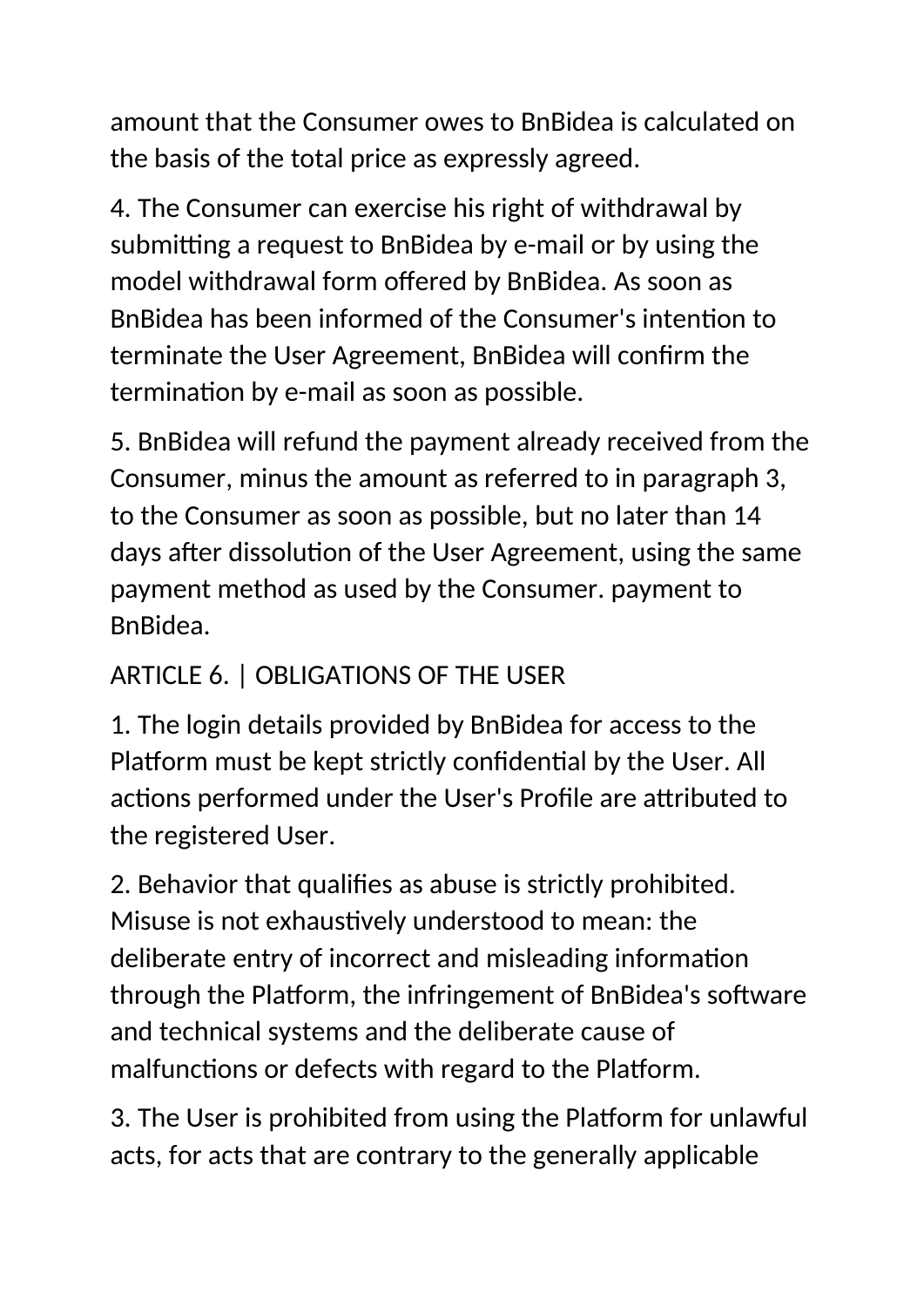norms and values and for committing criminal offenses. This includes, among other things, the infringement of any intellectual property rights of BnBidea or third parties, the distribution of secret or confidential information, the improper, unlawful or punishable distribution of, among other things, texts, images, including racist statements, pornography, criminal data traffic and unlawful violations of the systems on which BnBidea's services depend, including the spreading of viruses, worms, etc. The User is also prohibited from distributing threatening and intimidating statements directly or indirectly through the Platform.

4. The User is prohibited from attempting to decompile or copy software used in connection with the Platform, to manipulate it in any other way or to develop software that infringes the software used by BnBidea.

5. The User is prohibited from sending unsolicited messages (SPAM) through the systems of BnBidea. Content of Advertisements and Promotional Content

6. The Provider is only permitted to publish Advertisements on the Platform with a tourist character.

7. When offering accommodations and disclosing promotional content, the User is responsible for complying with the rules and Pagina 3 van 5 regulations that apply to him by the government, at both centralized and decentralized levels. The User indemnifies BnBidea against all claims from third parties in this regard.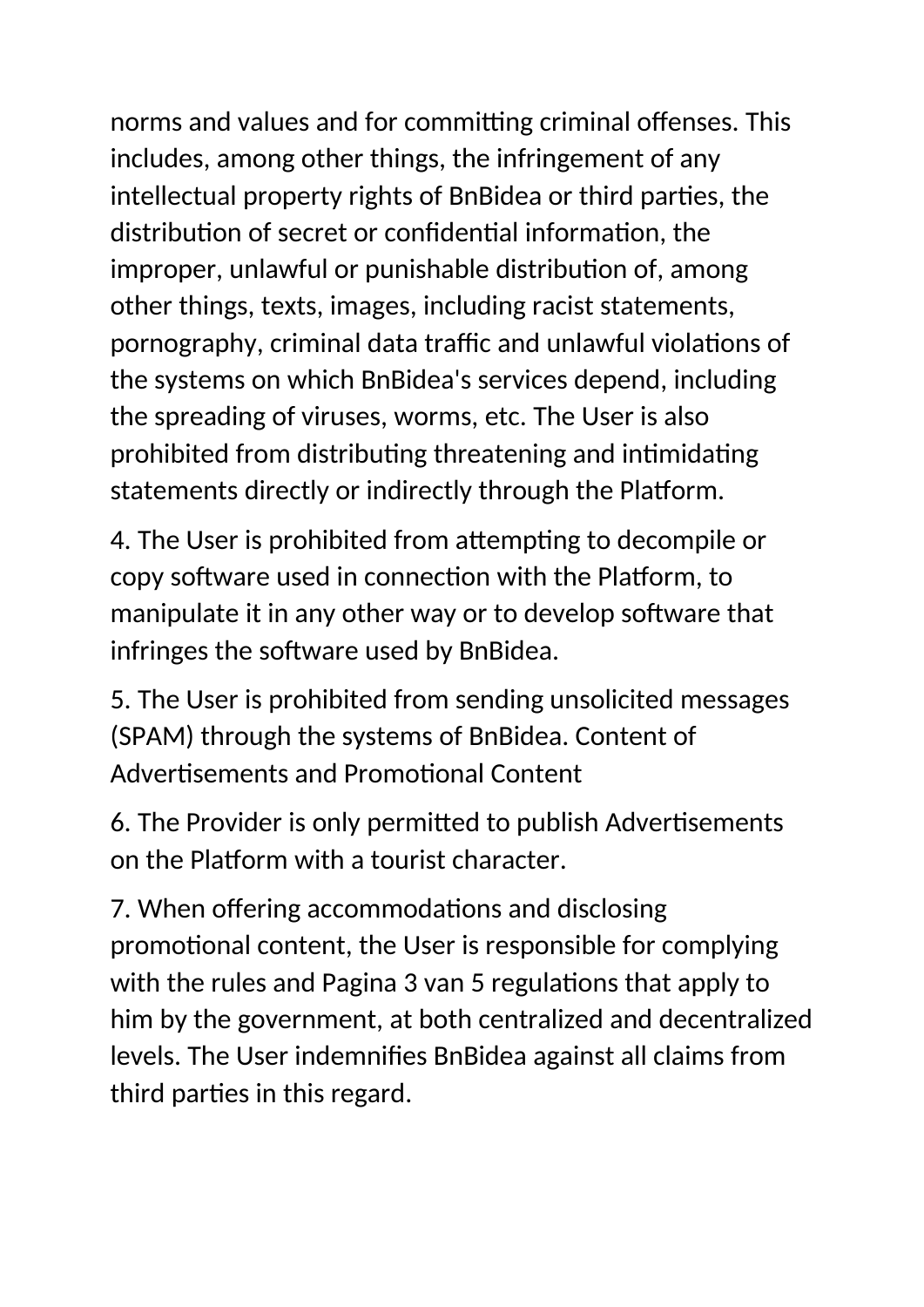8. The Provider is obliged to provide all required mandatory information with regard to the accommodations to be offered by him, including: photos and / or a description of the accommodations so clear that visitors to the Platform have a good judgment about the accommodation. accommodation.

9. Advertisements and promotional content must not be misleading, inaccurate or false, or contain irrelevant images or other irrelevant information.

10. The offer of an accommodation from the Provider may only be included in a single Advertisement, unless explicitly stated otherwise by BnBidea.

11. The User is not allowed to upload unlawful, violent, infringing, hateful, discriminatory, pornographic or sexually oriented content through the Platform. The User guarantees that the content uploaded by him is free from third-party rights and that no infringement of the copyright, copyrights, portraiture and / or other intellectual property rights of third parties is thus committed.

12. Furthermore, the offer of accommodations and the promotional content as such may not be in conflict with the law, public order or morals. It is the User's responsibility to assess whether the content of the Advertisement or promotional content is lawful. Respond to and handle requests from visitors regarding Advertisements

13. The Provider must respond within two working days to a request from a visitor to the Platform with regard to the offer in an Advertisement.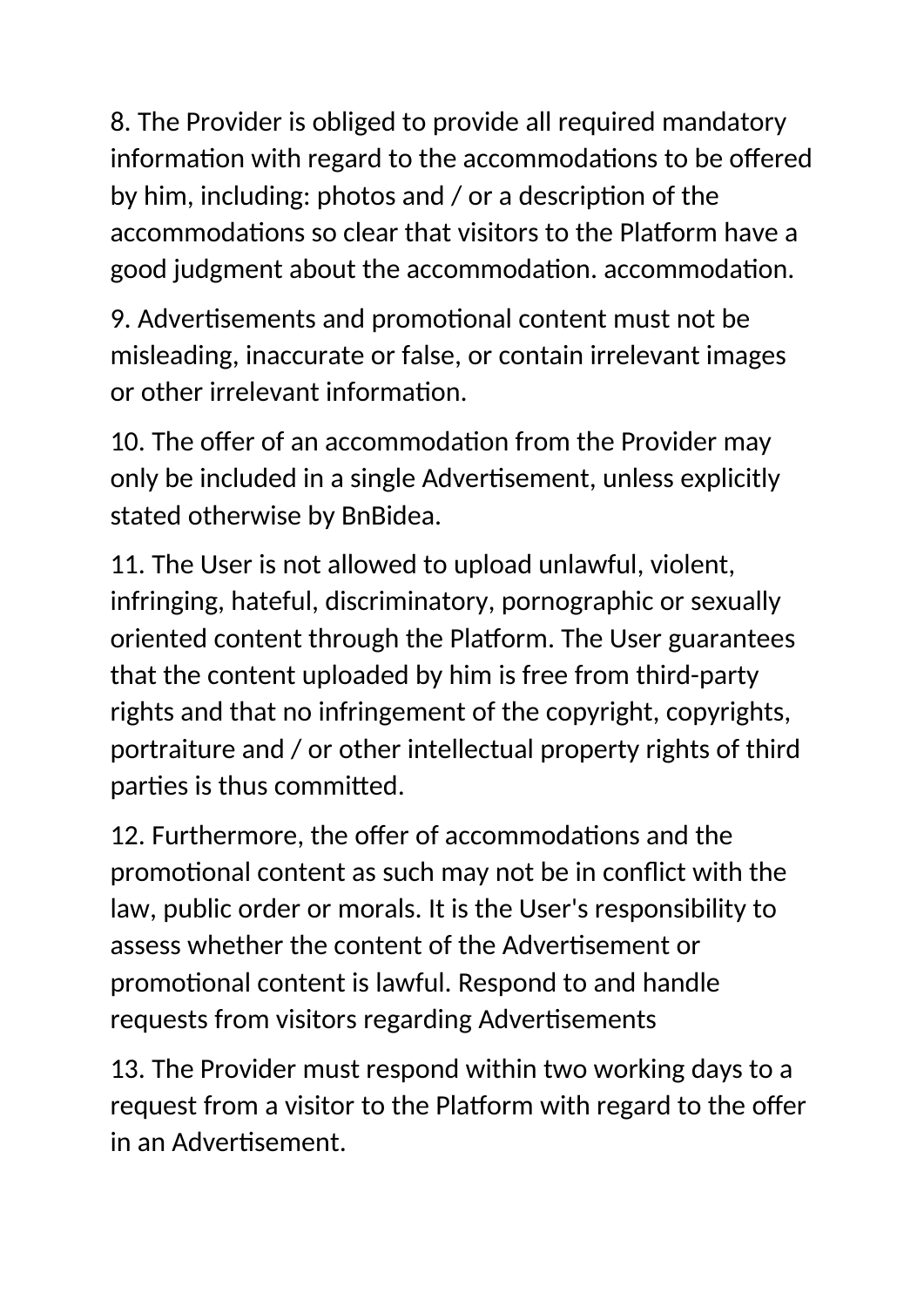14. The Provider is free to accept or refuse an application as referred to in the previous paragraph, but he will not make any decision to refuse dependent on motives that are manifestly discriminatory.

15. BnBidea reserves the right, if and insofar as the circumstances of the case reasonably justify this, to refuse or remove the content disclosed by the User through the Platform, including Advertisements, or to deactivate the User's Profile. or to dissolve the User Agreement with immediate effect, in case the User acts in violation of any provision of these general terms and conditions and in particular the provisions of the previous paragraphs of this article. In such a case, the User is never entitled to a refund of payments.

16 . In the event that a discussion can reasonably arise as to whether the content of the User is in conflict with the provisions of the previous paragraphs of this article, the assessment thereof is solely for BnBidea and he can attach the consequences to this by applying the provisions in the previous paragraph.

# ARTICLE 7. | PRICES AND PAYMENTS

1. The offer of BnBidea explicitly states the price that the Provider owes to BnBidea for the duration of the User Agreement. Payment is made by bank transfer.

2. The price payable by the Provider is exclusive of VAT, on the understanding that before a User Agreement is concluded with a Consumer, the total price including VAT is stated. In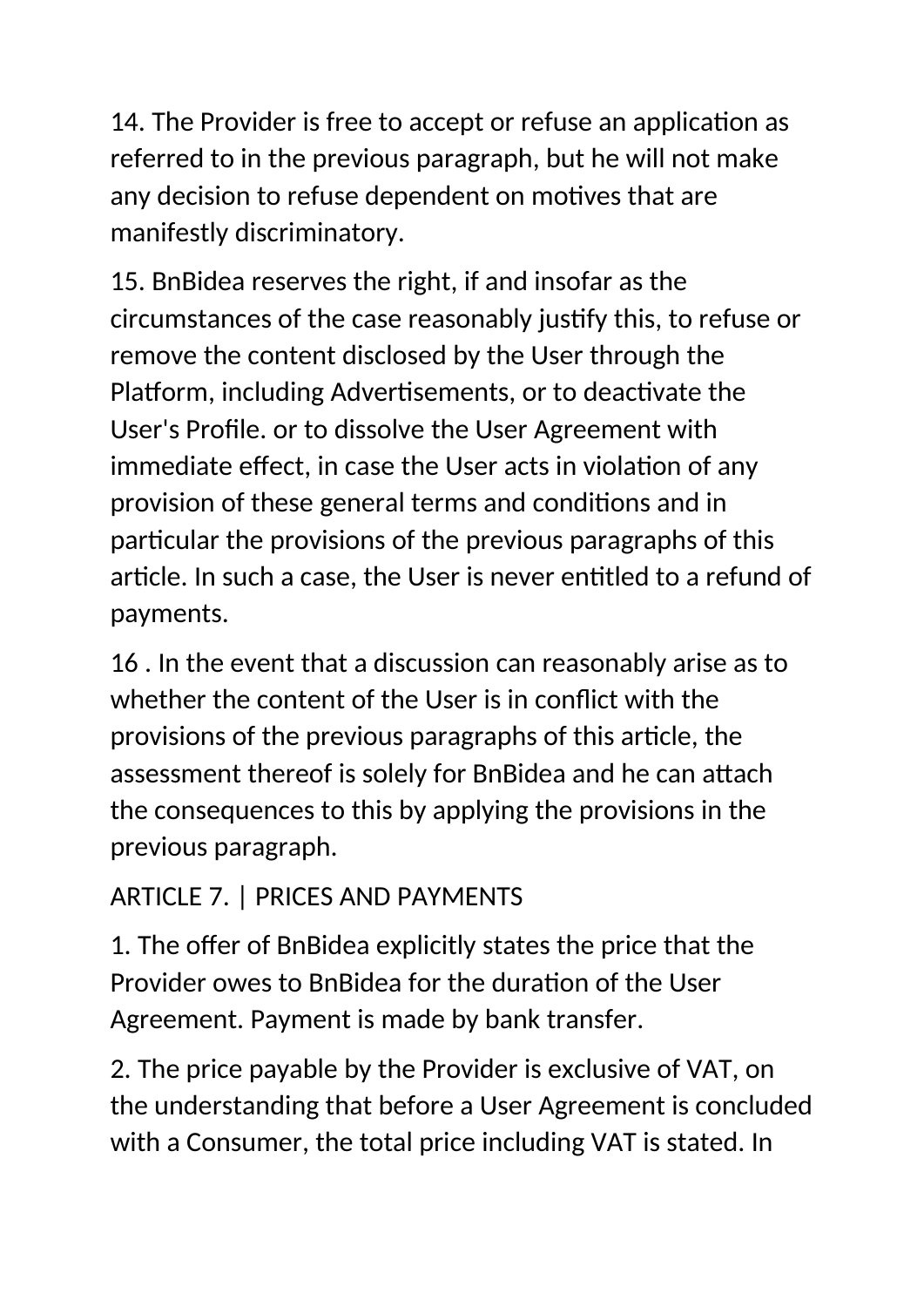the event of a reverse charge of VAT, the Provider must state this when the User Agreement is concluded by providing his VAT identification number in the manner indicated for this purpose. The Provider indemnifies BnBidea against all claims from the competent authorities in connection with the payment of VAT and incorrect application of the reverse charge mechanism insofar as this cannot be attributed to BnBidea.

3. Payments are due and payable in advance. BnBidea is not obliged to (further) implement the User Agreement until after the Provider has paid the amount owed by him to BnBidea under the User Agreement.

4. BnBidea is entitled to make the invoices due to the Provider available to it exclusively electronically.

# ARTICLE 8. | LIABILITY AND INDEMNITY

1. Use of the Platform by the User is at the User's own expense and risk. Without prejudice to the other provisions of these general terms and conditions and in particular the provisions of the following paragraphs of this article, BnBidea is never liable for indirect damage, including loss suffered, lost profit and damage as a result of business interruption.

2. BnBidea is not able to establish with certainty the identity of visitors to the Platform. The User is responsible for observing the due care required in this respect.

3. BnBidea is not liable in any way for the content of the content disclosed through the Platform, in particular with regard to the Ads and promotional content of the User.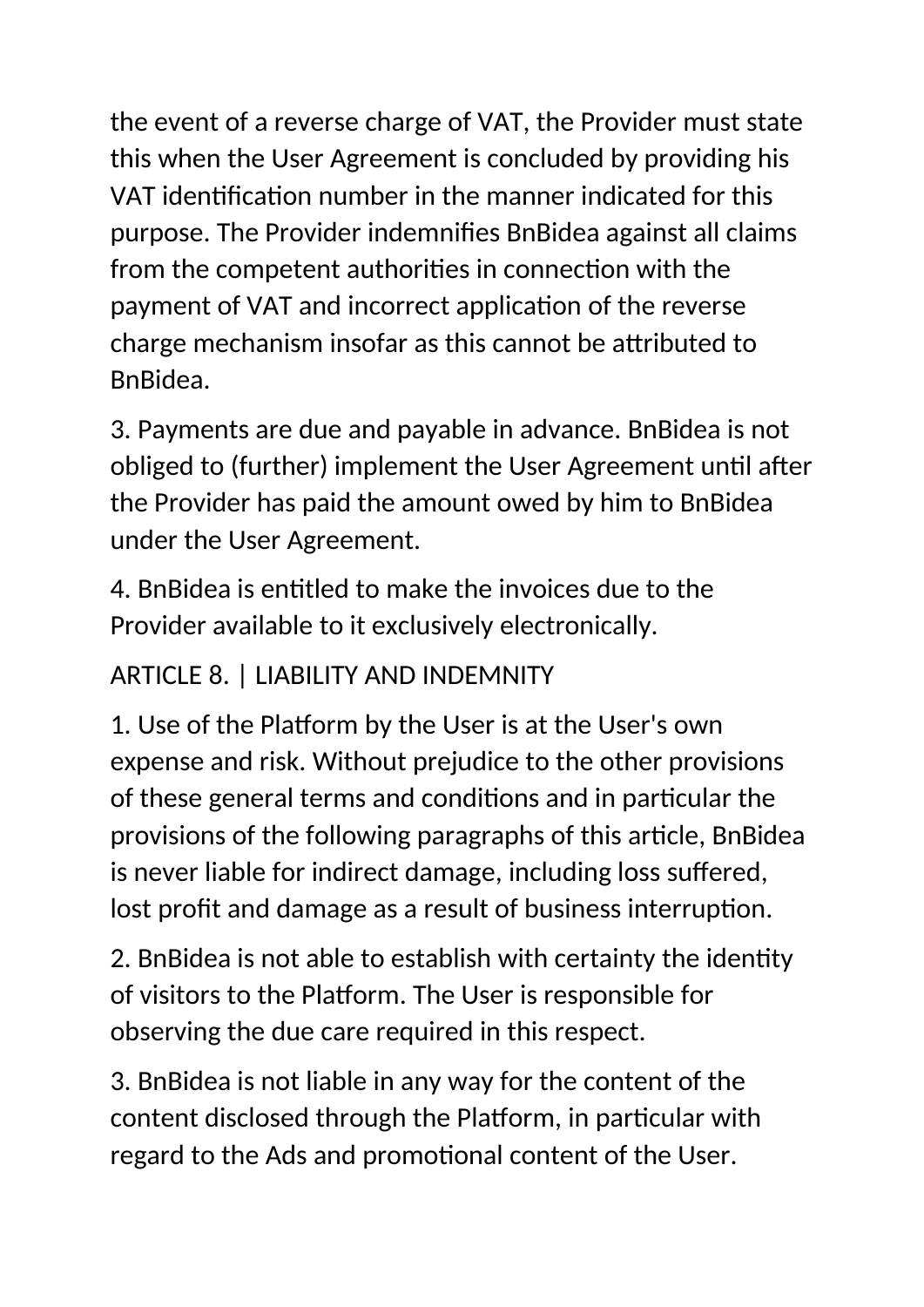BnBidea therefore accepts no liability whatsoever for the data disclosed and exchanged using the Platform.

4. The User is responsible for the fulfillment of any obligation to pay sales tax, income tax and premiums on his earnings arising from agreements concluded indirectly through the Platform between visitors to the Platform and the User. The User indemnifies BnBidea against all claims from the tax authorities in this regard.

5. BnBidea is not liable for damage as a result of the User's failure to comply with the obligations under these general terms and conditions. The User indemnifies BnBidea against all claims from visitors to the Platform and other third parties in this regard.

6. BnBidea is not liable for damage as a result of unauthorized use of login details for access to the Platform.

7. BnBidea only makes web space available to the User and is in no way involved in agreements between visitors to the Platform and the User. Any liability and involvement of BnBidea in this matter is excluded.

8. BnBidea makes every effort to optimize the proper functioning and accessibility of the Platform. However, BnBidea cannot guarantee that the Platform is available without restriction and that all facilities of the Platform always function smoothly. All liability of BnBidea in this respect is excluded.

9. BnBidea is at all times authorized to temporarily decommission the Platform or have it taken out of use if this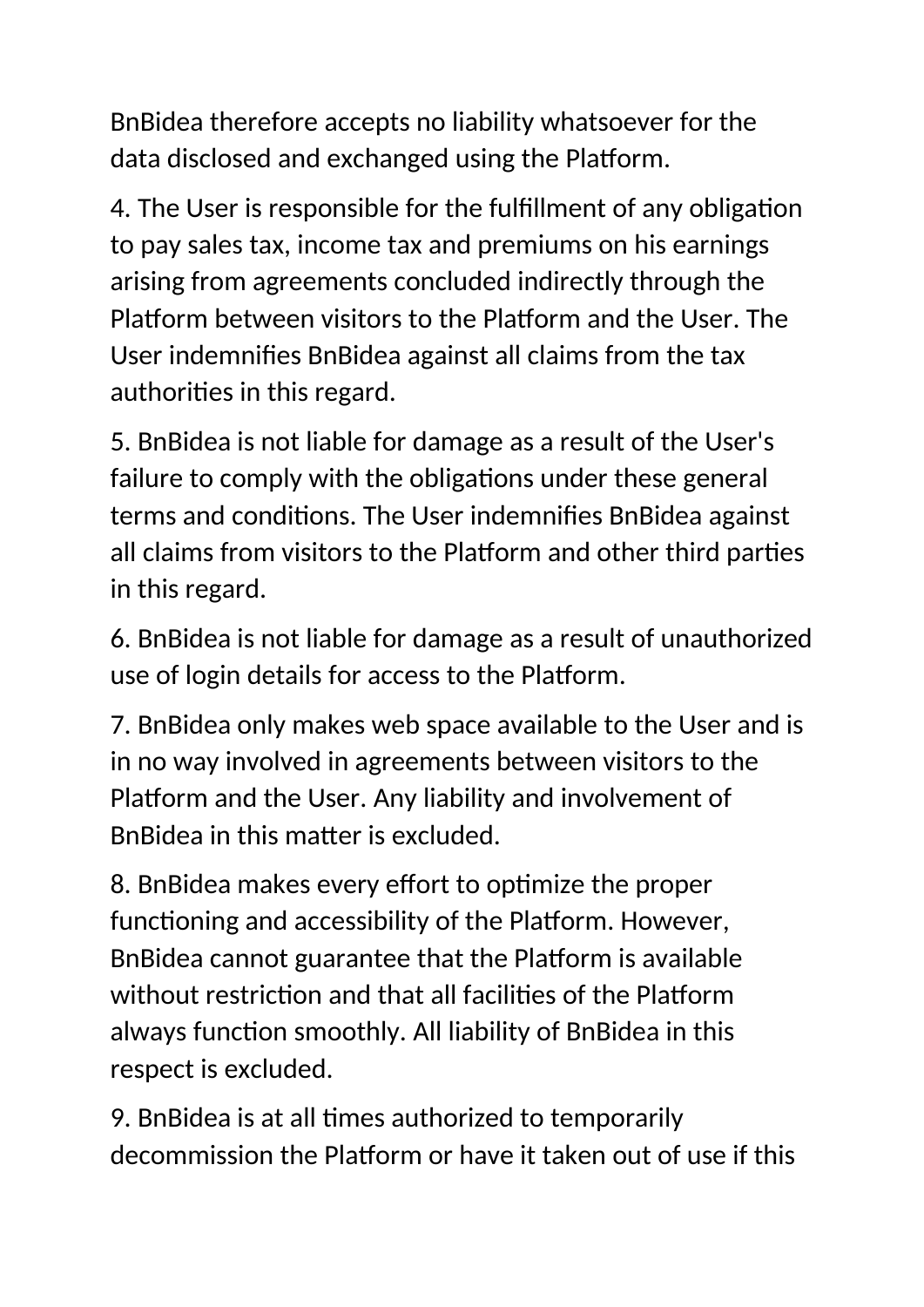is deemed desirable in connection with maintenance, adjustment or improvement of the Platform or the servers of BnBidea or third parties. Any liability of BnBidea in this respect is excluded.

10. Should BnBidea be liable to the User despite the provisions of these terms of use, this liability will never exceed the amount that the User owes to BnBidea under the Terms of Use, calculated exclusively over the last three months prior. to the event causing damage. Should BnBidea be liable to the User for any damage, then BnBidea is at all times entitled to repair this damage. The User must give BnBidea the opportunity to do so, failing which all liability of BnBidea in this respect will lapse.

11. The User indemnifies BnBidea against all claims by visitors to the Platform and any other third parties for damage that can be attributed to the User, including but not limited to agreements by the User with visitors, concluded indirectly through the Platform. If BnBidea should be addressed by a visitor of the Platform or another third party on that basis, then the User is obliged to assist BnBidea both outside and in court and to immediately do everything that can reasonably be expected of him in that case. If the User fails to take adequate measures, BnBidea is entitled to do so itself without notice of default. All costs and damage on the part of BnBidea and third parties that arise as a result, are fully for the account and risk of the User.

ARTICLE 9. | INTELLECTUAL PROPERTY All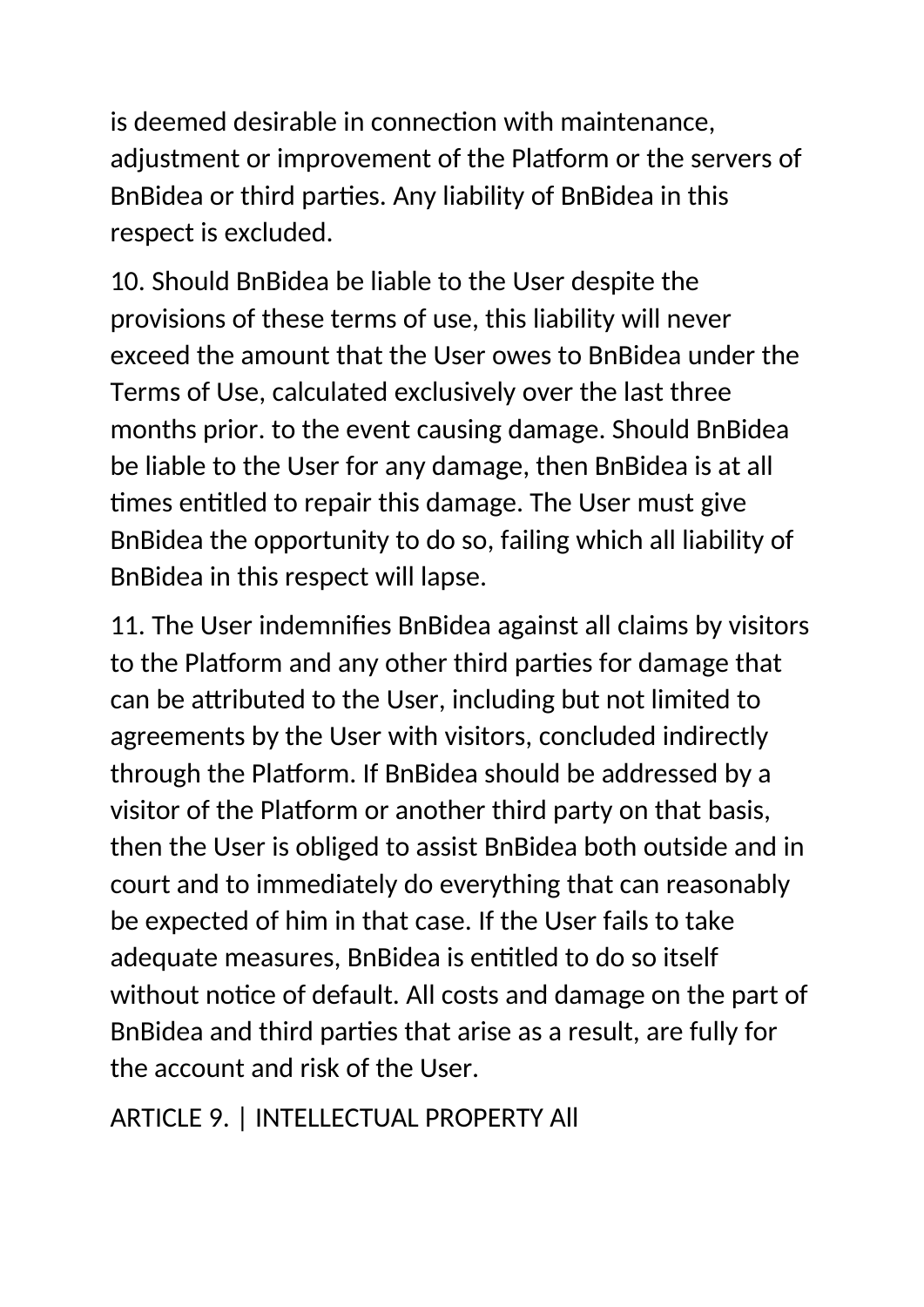copyrights and other intellectual property rights on the Platform, including the design and operation thereof, as well as the images and texts thereon, belong to BnBidea or its licensors, insofar as these rights do not rest with the User himself. The User is prohibited from reproducing, reproducing or using the material of BnBidea or its licensors in any other way than is necessarily related to the normal use of the Platform.

# ARTICLE 10. | COMPLAINTS

1. For complaints about the use of the Platform and in connection with the User Agreement as such, the User can contact BnBidea. Complaints from the User about BnBidea must be submitted to BnBidea in writing (including by means of the contact form on the Platform) within a reasonable time after the User has established the grounds that gave rise to the complaint, fully and clearly described. It is hereby emphasized once again that BnBidea cannot be involved in complaints of the User about or claims of the User against visitors to the Platform, whether or not with regard to agreements concluded between the latter.

2. Complaints submitted to BnBidea will be answered within fourteen days of receipt thereof. If a complaint requires a longer processing time, a reply will be received within the period of fourteen days with a confirmation of receipt and an indication of when the User can expect a more detailed answer.

3. If the complaint about BnBidea submitted by a Consumer cannot be resolved by mutual agreement, the Consumer can